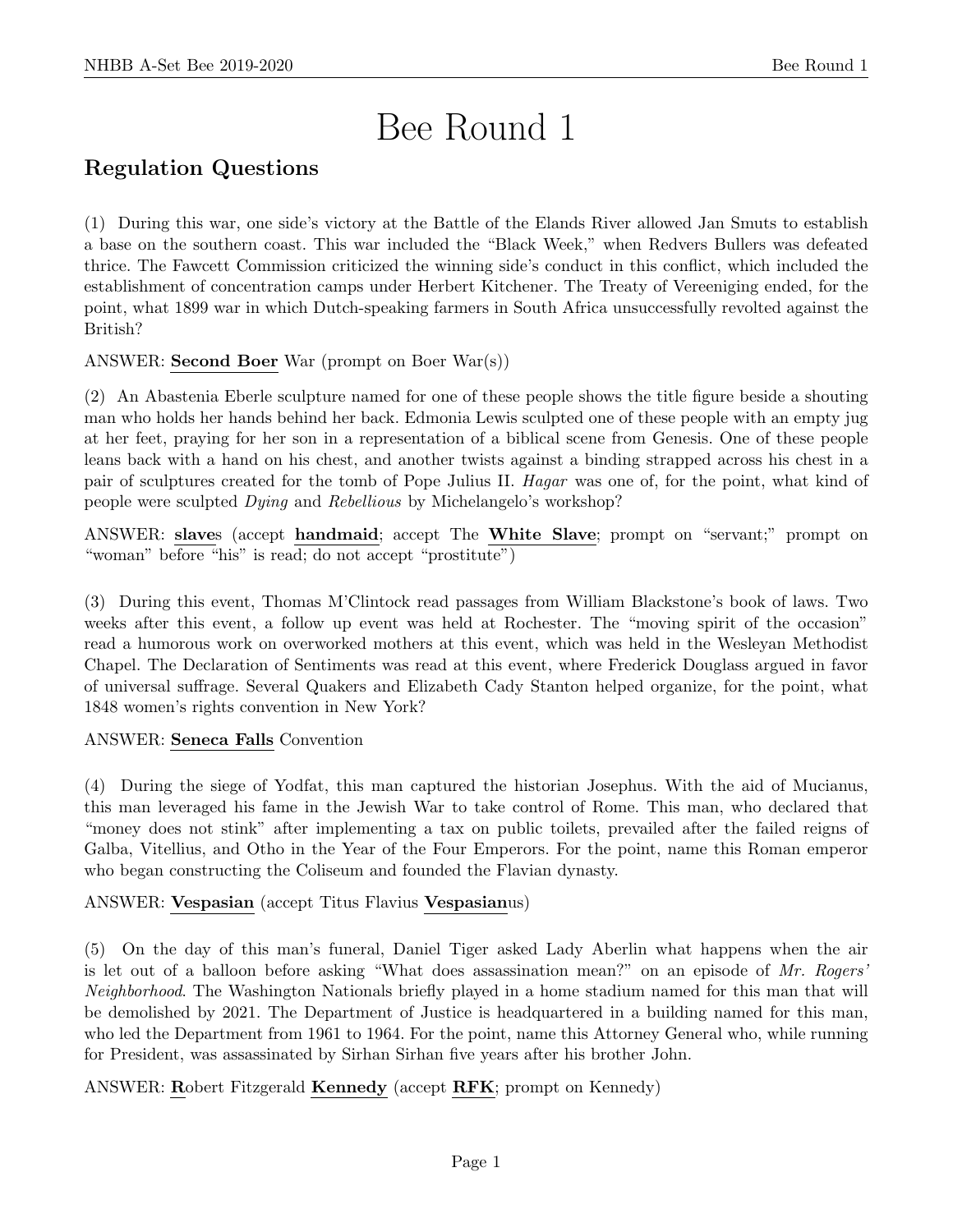(6) This country experienced illicit drug trade in its Wa State. Prisoners in a penal colony on this country's Coco Islands were transferred to this country's Insein Prison after a strike. Monks protesting the Saffron Revolution occupied this country's Shwedagon Pagoda. In "Shooting an Elephant," George Orwell described his experiences in this country, where he was stationed at Mandalay. The Irrawaddy River is found in, for the point, what country, whose capital was moved in 2005 to Naypyidaw from Yangon?

#### ANSWER: Myanmar (or Burma)

(7) The USPHS studied the effects of uranium exposure on these people without their knowledge. Kit Carson's scorched earth campaign failed to evict these people from their homeland, but they were forced to Bosque Redondo anyway in an event called the Long Walk. This tribe's language was the basis for American cryptography in World War II, which led to many of its members becoming "code talkers." For the point, name this Southwestern Native American tribe, the most populous in the United States.

#### ANSWER: Navajo nation

(8) This treaty outlawed mainland European countries from issuing letters of marque to privateers. Pope Innocent X penned the bull Zelo Domus Dei criticizing this treaty, which recognized Calvinism as an official religion. The independence of the Netherlands was recognized in this treaty, which was credited with creating a namesake system of sovereign states and was signed in the cities of Osnabruck and Munster. For the point, name this treaty that ended the Thirty Years' War.

#### ANSWER: Peace of Westphalia

(9) Thales of Miletus supported this claim by analogizing the central body as a log. Some versions of this belief focus on the a body of water described as "gaiaokhos" ["Gaia"-oh-kose]. In China, one theory supporting this belief contrasted the central body with the heavens, which functioned as an umbrella. A false myth perpetuated by the likes of Washington Irving claimed that the 1492 voyage of Christopher Columbus was opposed by clerical figures who held this belief. For the point, name this belief rejected by Eratosthenes and other classical scientists who calculated the circumference of the globe.

ANSWER: flat Earth theory (accept answers regarding the theory that the Earth is not round; accept equivalents; accept answers like Earth floats in water)

(10) This man took advantage of the death of Abu Said to begin his conquest of the Kartid Empire. Camels equipped with flaming haystacks were used by this man to capture Delhi. This man may have used Bayezid the Thunderbolt as a footstool after winning the Battle of Ankara, and he supposedly created pyramids out of thousands of skulls of his enemies. For the point, name this Turkic general who ruled from Samarkand, claimed descent from Genghis Khan, and was nicknamed for his lame stature.

#### ANSWER: Timur the Lame (or Tamerlane)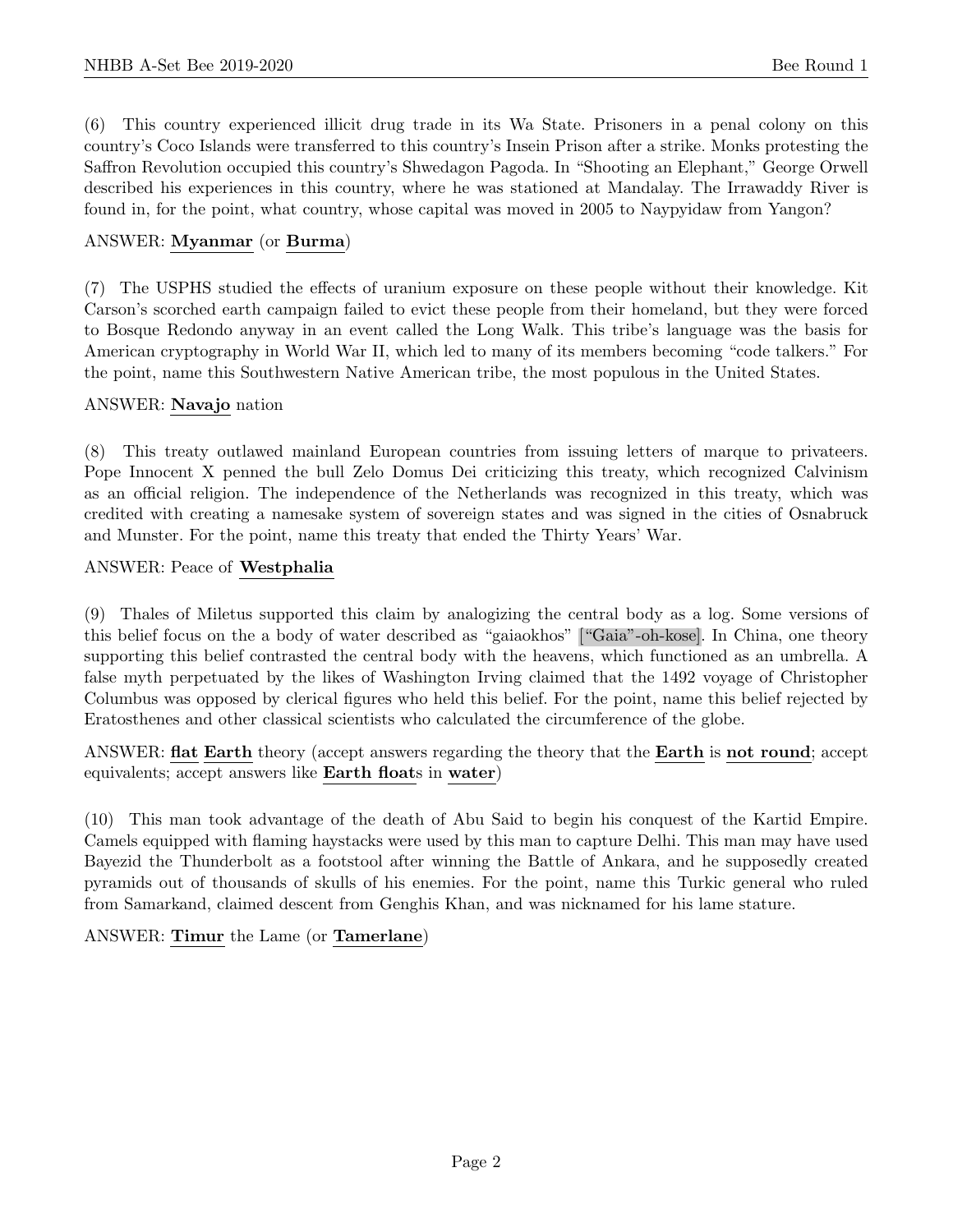(11) Numerous parts of this weapon were secretly smuggled to the United Kingdom during Operation Most III. British intelligence secured a nearly complete one of these weapons after it malfunctioned near the Swedish county of Bäckebo. A metal tube called "tin trousers" was added to this weapon near the end of its lifespan to solve its tendency to explode on re-entry into the atmosphere. Wernher von Braun helped design, for the point, what rocket, the second in a series of "vengeance weapons" developed by Nazi Germany?

ANSWER: V-2 Rocket (accept Vergeltungswaffe 2; accept Retribution Rocket 2; accept Aggregat 4; accept A4; accept Vengeance Weapon 2 until "vengeance" is read and prompt after; prompt on "rocket" until it is read; prompt on answers relating to Nazi Germany missiles)

(12) This ruler's navy attempted to seize Diu from the Portuguese to try to reestablish the spice trade with the Mughal Empire. An "unholy alliance" between this ruler and Francis I was formed to counteract Habsburg dominance. Hungary was partitioned after this man killed its king, Louis II, at the Battle of Mohacs [moh-hotch]. This man helped codify existing kanun and Sharia law, earning the epithet "the lawgiver." For the point, name this longest reigning sultan of the Ottoman Empire.

#### ANSWER: Suleiman the Magnificent (accept Suleiman I; accept Suleiman the Lawgiver before mentioned; prompt on Suleiman)

(13) William S. U'Ren pioneered a form of governance in this state characterized by direct referendums and known as its namesake "System." This territory's 1844 Black Exclusion Law prevented all slaves and blacks from entering its borders. In 1945, a Japanese bomb in this state marke the first fatal attack committed by a foreign nation on the U.S. mainland since the Mexican-American War. The phrase "fifty-four forty or fight" was used by James Polk in a dispute over the boundary of, for the point, what Pacific Northwest state?

#### ANSWER: Oregon

(14) This company's seizure of the Portuguese ship Santa Catarina led Chinese pottery to be known as "carrack-porcelain." Celestial cartographer Petrus Plancius helped draw over 100 maps for this company, which he co-founded. Maximiliaan le Maire operated the island of Dejima in Nagasaki for this company, whose Cape Route to Asia was pioneered by Hendrik Brouwer. The first stock market in the world was founded by this company, which operated the city of Batavia in Indonesia. For the point, name this early Dutch megacorporation that traded primarily in spices.

#### ANSWER: Dutch East India Company (accept United East India Company; accept "Indie" in place of "India;" accept Vereenigde Oostindische Compagnie; accept VOC)

(15) This ruler's ambassadors Bowes and Fletcher failed to prevent Tsar Feodor of Russia from revoking the exclusive trading rights of this ruler's country. Ambassador Abd el-Ouahed ben Messaoud was sent to this ruler's court by the sultan of Morocco. This ruler considered an alliance with Robert Dudley until that idea was quashed by advisor William Cecil. The Babington Plot attempted to replace this ruler with Mary, Queen of Scots. For the point, name this daughter of Henry VIII who was queen of England from 1558 to 1603.

#### ANSWER: Elizabeth I (prompt on Elizabeth)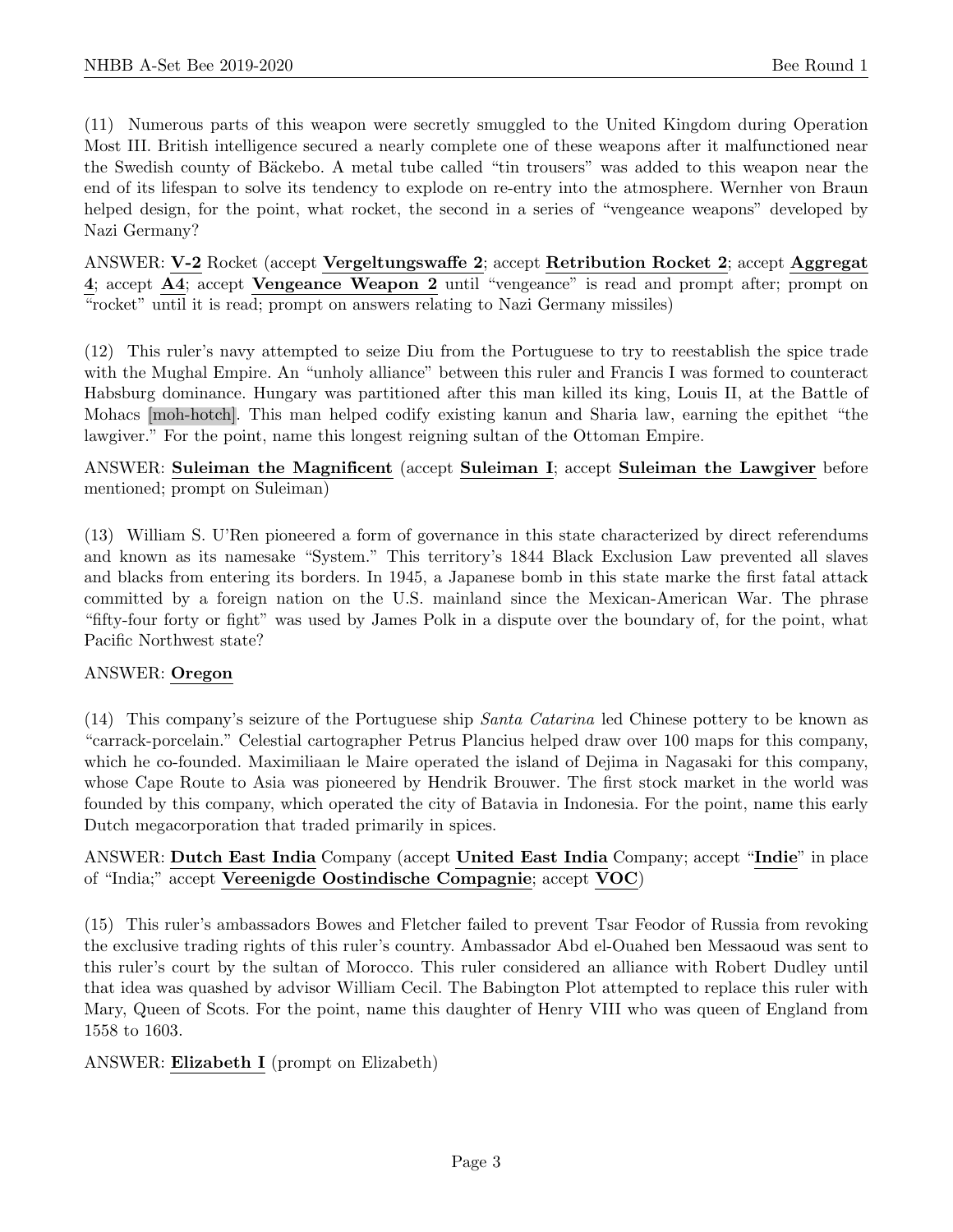(16) This woman described being studied by UCLA psychiatrists in her memoir Every Secret Thing. This woman fired on Mel's Sporting Goods in an attempt to save William Harris. In honor of a friend of Che Guevara, this woman took the name Tania weeks before assisting in the robbery of a Hibernia Bank. For the point, name this granddaughter of an American publishing magnate who, in 1974, was kidnapped by the Symbionese Liberation Army.

#### ANSWER: Patricia "Patty" Hearst

(17) A general named "Fire Is Born" deposed many kings of this civilization at the behest of rulers like Curl Snout and Spearthrower Owl. One part of this civilization held out in the middle of a lake at Nojpeten hundreds of years after the rest of it had been conquered. This civilization created accurate calculations of the period of Venus in the Dresden Codex, and it used the language Ki'iche' to write the Popol Vuh. For the point, name this civilization that constructed Chichen Itza on the Yucatan Peninsula of Mexico.

#### ANSWER: Maya civilization (accept Mayans)

(18) A leader of this religion was tortured and executed with boiling sand in 1606, and another leader of this religion was executed by the Mughal emperor Aurangzeb for refusing to convert to Islam. Members of this religion are initiated by drinking a sugar water mixture that has been stirred with a dagger. Members of this religion follow the Five K's which include uncut hair and wearing a turban. The Adi Granth is the holy text of, for the point, what monotheistic Indian religion founded by Guru Nanak?

#### ANSWER: Sikhism

(19) This ruler stayed with Gerrit Kist during his stay in Zaandam. Nikita Zotov led farcical ceremonies of the "All Joking, All Drunken Synod of Fools and Jesters" under this ruler. This ruler employed Cornelis Cruys during a journey across Europe where he worked on the docks of Amsterdam disguised as a shipbuilder. This ruler's Grand Embassy inspired him to propose a beard tax and other Westernizing reforms when he returned home. For the point, name this modernizing "Great" tsar of Russia.

#### ANSWER: Peter the Great (accept Peter I or Peter Alexeyevich; accept Peter alone after "Great" is read)

(20) This man engaged in a speaking campaign known as Operation Candor, intending to garner an "informed and careful public." At the U.N. General Assembly, this man gave a speech he "would have preferred never to use" calling for nonproliferation of nuclear weapons. This deliverer of the "Atoms for Peace" speech warned against deficit spending and the "unwarranted influence" of the military-industrial complex in a farewell address delivered in 1961. For the point, name this US President and World War II general.

#### ANSWER: Dwight David Eisenhower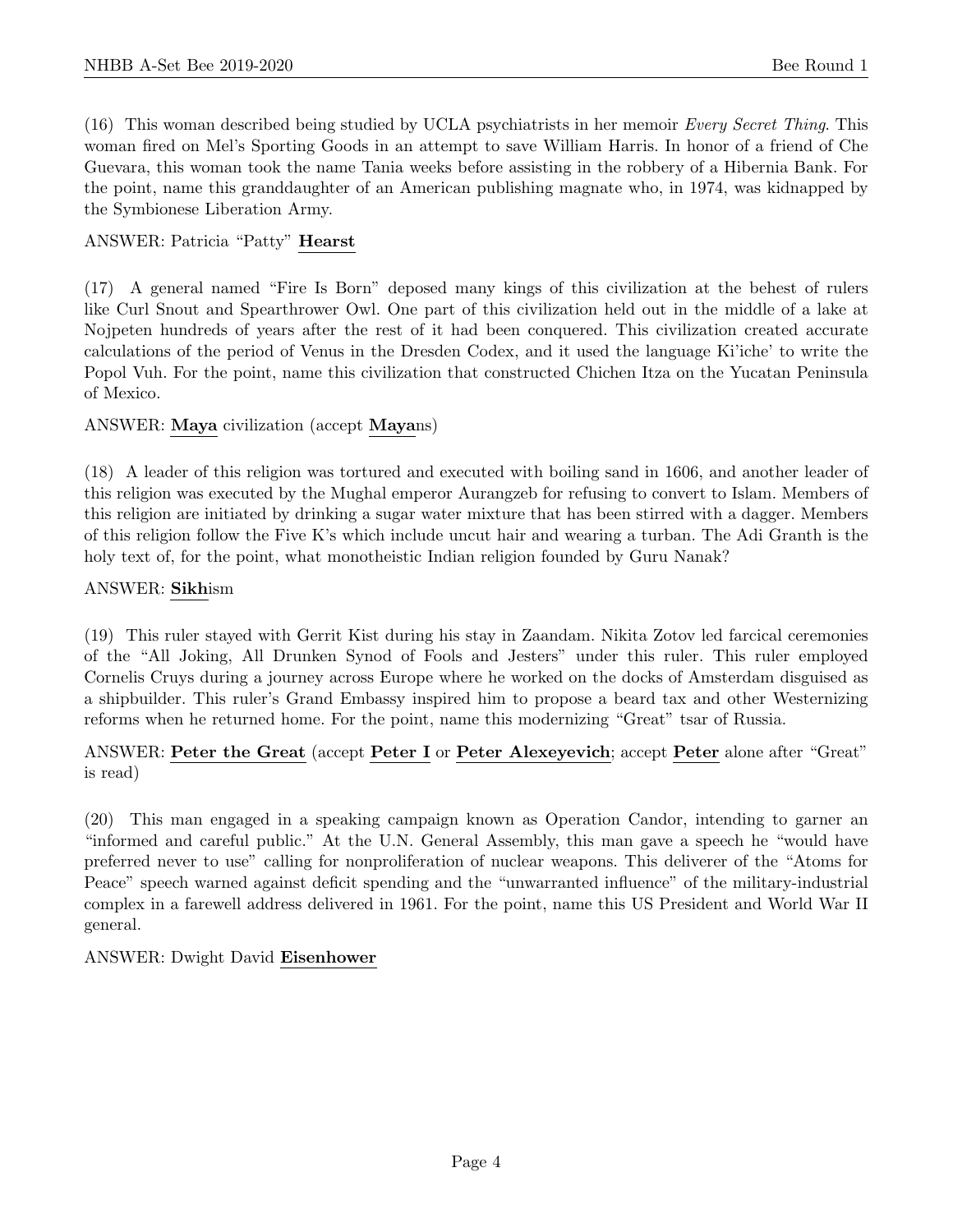(21) Prior to this battle, a bloody engagement at the River Garonne prompted Odo of Aquitaine to ask for aid. The losing side may have initiated this battle in an attempt to loot the nearby Abbey of Saint Martin. An uphill charge against infantry was ordered by this battle's losing commander, Abd ar-Rahman of the Umayyads. The nickname of "Hammer" was earned by Charles Martel after winning, for the point, what 732 battle that checked the Muslim advance into Western Europe?

#### ANSWER: Battle of Tours (accept Battle of Poitiers)

(22) After George Crook lost at the Battle of the Rosebud, this man was ordered to lead reconnaissance with Marcus Reno. This man, who defeated Cheyenne Indians under Black Kettle at the Battle of the Washita River, led forces in a battle where a horse named Comanche was the only survivor. Crazy Horse and Sitting Bull's forces overwhelmed, for the point, what commander of the 7th Cavalry who lost his "last stand" at the 1876 Battle of Little Bighorn?

#### ANSWER: George Custer

(23) In response to being called for the draft, this musician stated "I'm liable to create a case of 'mistaken identity' of who I might shoot." After having his solos called "Chinese music," this musician stabbed Cab Calloway in the thigh and wrist. Charlie Parker and this composer of "Groovin' High," "Salt Peanuts," and "A Night in Tunisia" helped develop bebop. For the point, name this jazz trumpeter famous for playing a bent trumpet.

ANSWER: John Birks "Dizzy" Gillespie

(24) This country was the birthplace of a far-right secret society called Propaganda Due [DOO-ay] that later spread to South America. A period known as this country's "first republic" ended after over half its parliament was charged with corruption in the Clean Hands scandal. In 2018, a parliamentary majority was won by a party in this country that lists a right to internet access as one of its namesake "Five Stars." A former Prime Minister of this country was arrested for hiring underage prostitutes at so-called "bunga bunga" parties. For the point, name this country once led by Silvio Berlusconi.

#### ANSWER: Italy

(25) This settlement quickly grew after it received the ships Fortune and Little James. Natives promised not to attack this settlement after John Carver signed a treaty of peace, but military governor Myles Standish later launched a sortie against Corbitant. This settlement's inhabitants met with Massasoit after receiving aid from Squanto, forming the basis of the first Thanksgiving. For the point, name this colony that was settled by the Pilgrims from the Mayflower.

#### ANSWER: Plymouth Colony

(26) Participants wore yellow ribbons during event that overthrew this man led by people like Ricardo Vidal and Jaime Sin. A revolution that grew on Epifanio de Los Santos Avenue toppled this leader, whose wife commissioned a palace made of coconuts and was discovered to have over 3,000 pairs of shoes in her closet. The People Power Revolution brought Corazon Aquino to power over, for the point, what corrupt president of the Philippines?

#### ANSWER: Ferdinand Edralin Marcos